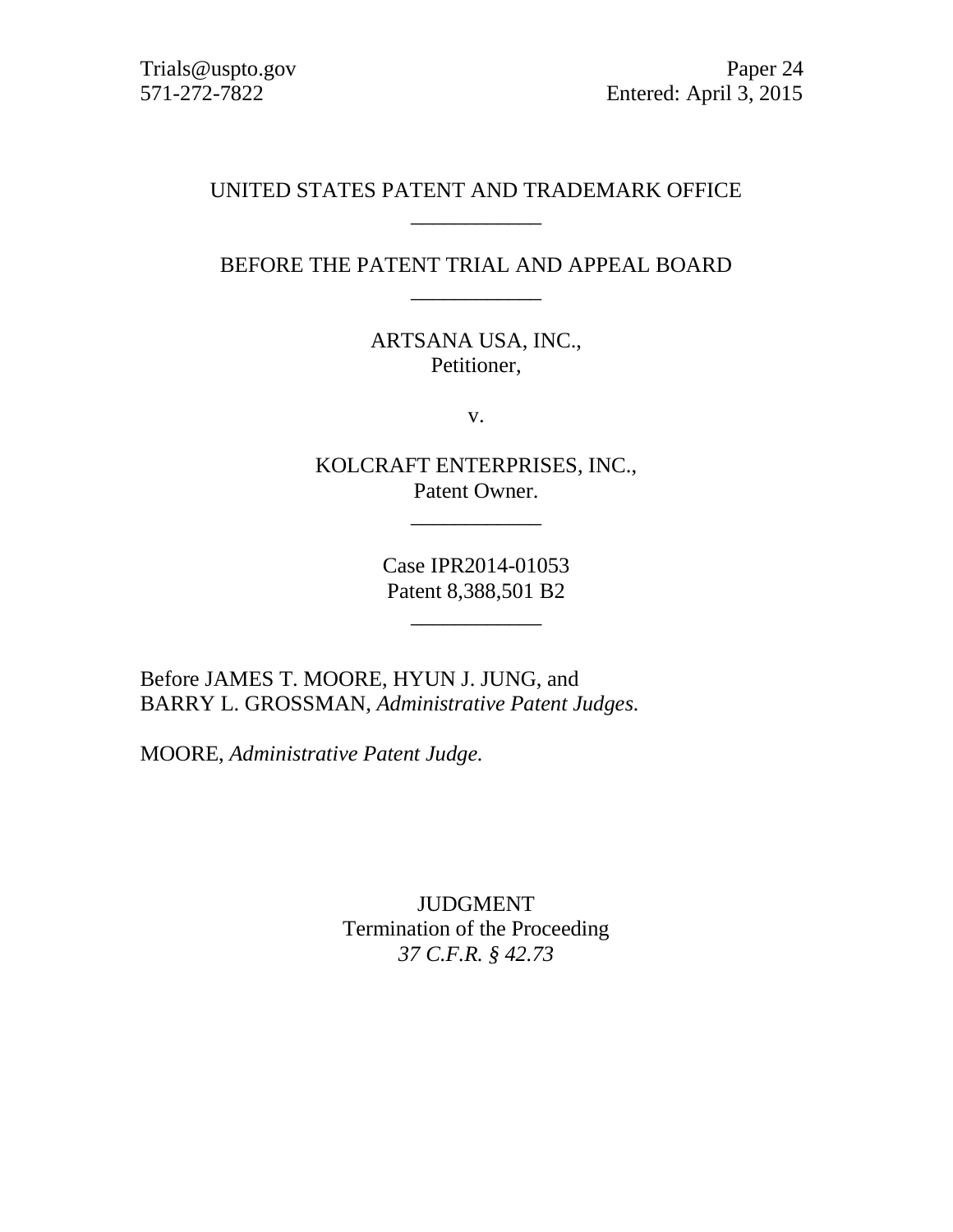### I. INTRODUCTION

Artsana USA, Inc. ("Petitioner") filed a Corrected Petition (Paper 5, "Pet.") seeking to institute an *inter partes* review of claims 1–20 of U.S. Patent No. 8,388,501 B2 ("the '501 patent") pursuant to 35 U.S.C. §§ 311– 319. Kolcraft Enterprises, Inc. ("Patent Owner") filed a Preliminary Response (Paper 11, "Prelim. Resp."). The Board instituted review of claims 1–5 and 8 (Paper 14, "Dec."). Petitioner sought rehearing of that decision. Paper 16 ("Req. Reh'g"). We granted rehearing in part but declined to modify the outcome of the decision. Paper 22.

On the same date as our decision on rehearing, Patent Owner requested adverse judgment as to the claims which an *inter partes* review had been instituted on. Paper 23.

We conducted a conference call on March 16, 2015 between the parties. Patent Owner seeks a delay in granting the request for adverse judgment until a decision on institution is rendered in the Petition filed and designated as IPR2015-00582 (Paper 1 therein) and its associated motion for joinder (Paper 3 therein). It is not in dispute that the Petitioner's later Petition would otherwise be time barred if it could not be joined to a preexisting *inter partes* review.

We have considered the Request for Adverse Judgment, and Petitioner's request for delay, and hereby grant the Patent Owner's request for adverse judgment, without the requested delay.

2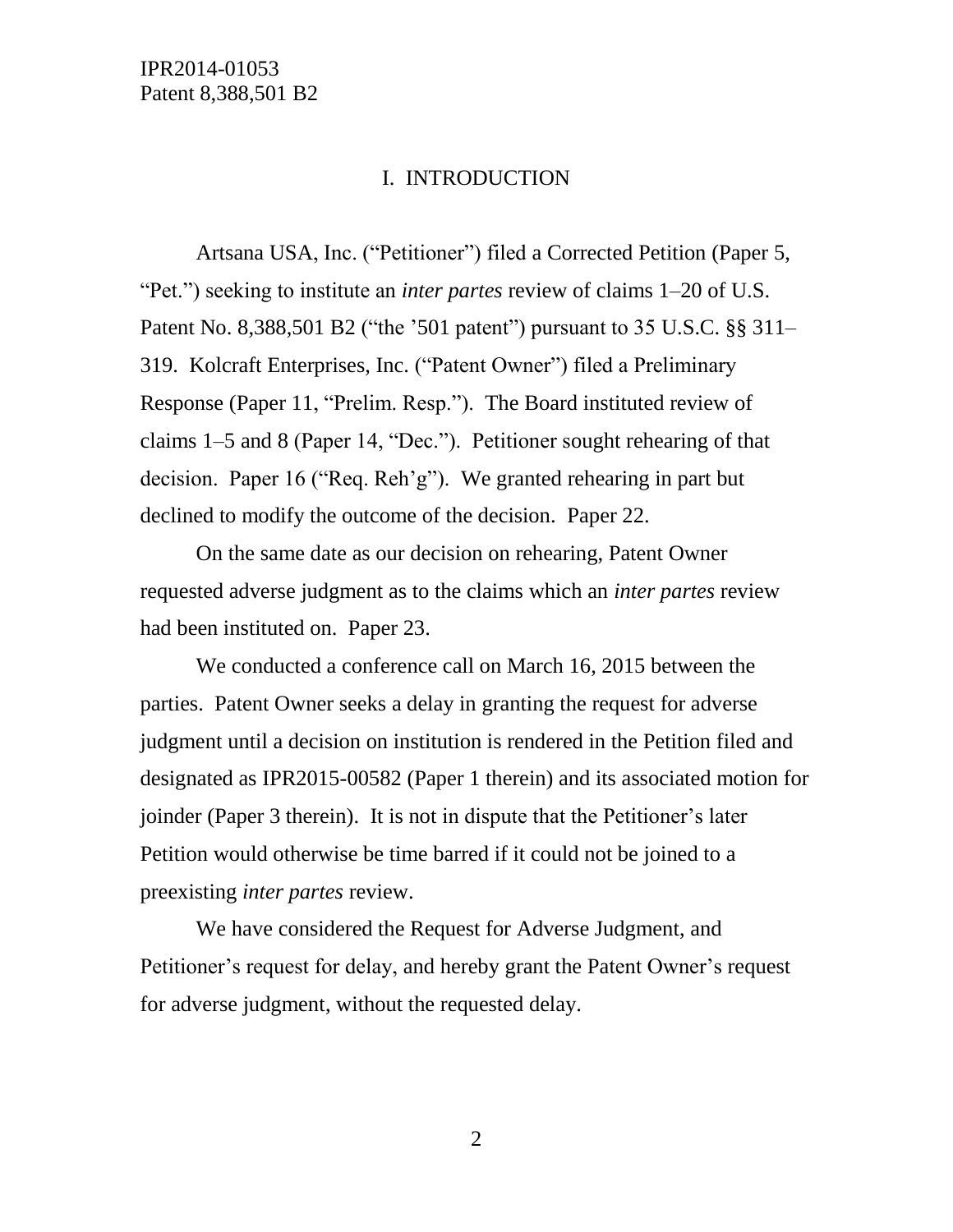### II. RELEVANT RULES

The Board may terminate a trial without rendering a final written decision, where appropriate, including where the trial is consolidated with another proceeding or pursuant to a joint request under 35 U.S.C. 317(a) or 327(a). 37 C.F.R. § 42.72.

A party may request judgment against itself at any time during a proceeding. 37 C.F.R. § 42.73(b).

This part shall be construed to secure the just, speedy, and inexpensive resolution of every proceeding. 37 C.F.R. § 42.1(b).

#### III. ANALYSIS

#### *A. Request for Adverse Judgment*

Patent Owner's Request for Adverse Judgment (Paper 23) requests adverse judgment, and requests that the Board cancel claims 1–5 and 8 of the '501 patent. Paper 23, 1.

On its face, the request is sufficient to grant relief to the Patent Owner. The question we face presently is: why should we not grant the relief in a timely fashion?

During the conference call, Petitioner did not oppose the ultimate grant of the petition for adverse judgment, but requested that we delay its grant. According to counsel for the Petitioner, the procedural posture of Cases IPR2014-01053 and IPR2015-00582 should be considered along with the District Court litigation and the intent of the America Invents Act statute to provide an alternative to litigation.

3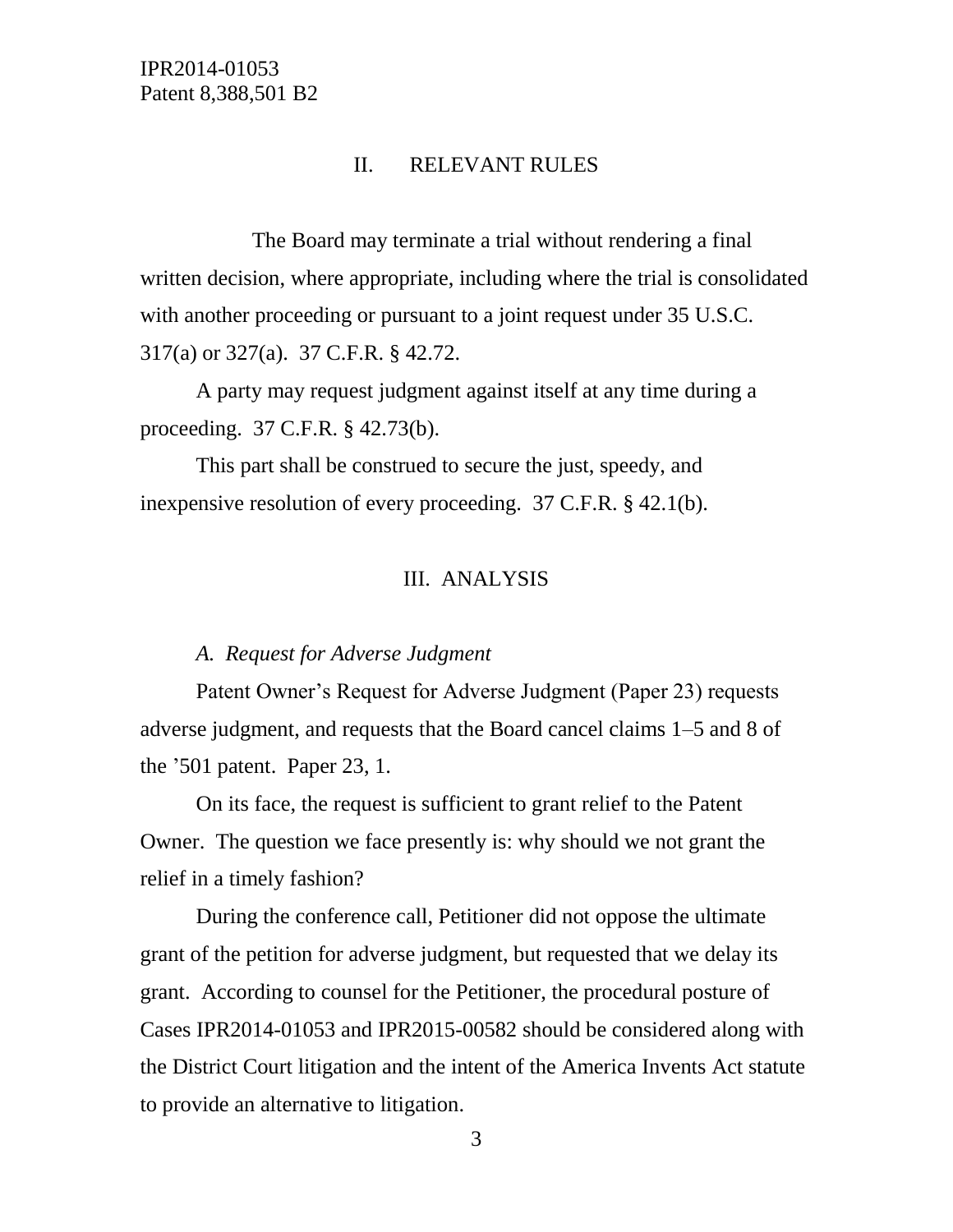# IPR2014-01053 Patent 8,388,501 B2

As noted above, if there is no ongoing *inter partes* review for the IPR2015-00582 petition to be joined to, regardless of whether the petition has merit, the petition is statutorily barred as it was filed January 20, 2015, which is more than one year after the date of service of a complaint upon the Petitioner. Petitioner was served a complaint on July 11, 2013. IPR2015- 00582, Paper 1, and Paper 3, page 1.

Petitioner urged during the conference call that there would be prejudice in Petitioner's being required to go back into litigation when the second filed *inter partes* review petition could resolve the litigation.

According to the Petitioner, the fact that the Patent Owner canceled four claims speaks to the strength of the second petition.

On the other hand, the Patent Owner observed that the stay in the copending litigation had already been lifted, and the filing of multiple *inter partes* review proceedings was solely to delay the district court proceedings.

We have looked at the status of *Kolcraft Enterprises, Inc. v. Artsana USA, Inc.*, No. 1:13-cv-04863 (N.D. Ill.) on PACER and observe that the stay of the underlying proceeding was to remain in place pending the decision on reconsideration. Docket Entry 91, March 5, 2015. Accordingly, the Patent Owner is correct that the District Court proceeding has resumed, but it is also true that no significant activity beyond the filing of a motion relating to a discovery plan has occurred. Docket Entry 92, March 13, 2015.

The burden to show why the decision on the request for adverse judgment should be delayed into at least mid-May 2015 (which is when a Patent Owner's response could latest be filed) is upon the Petitioner. 37 C.F.R. § 42.20(c). Weighing in on the Petitioner's side is the procedural problem with the later Petition having nothing to join to and therefore being

4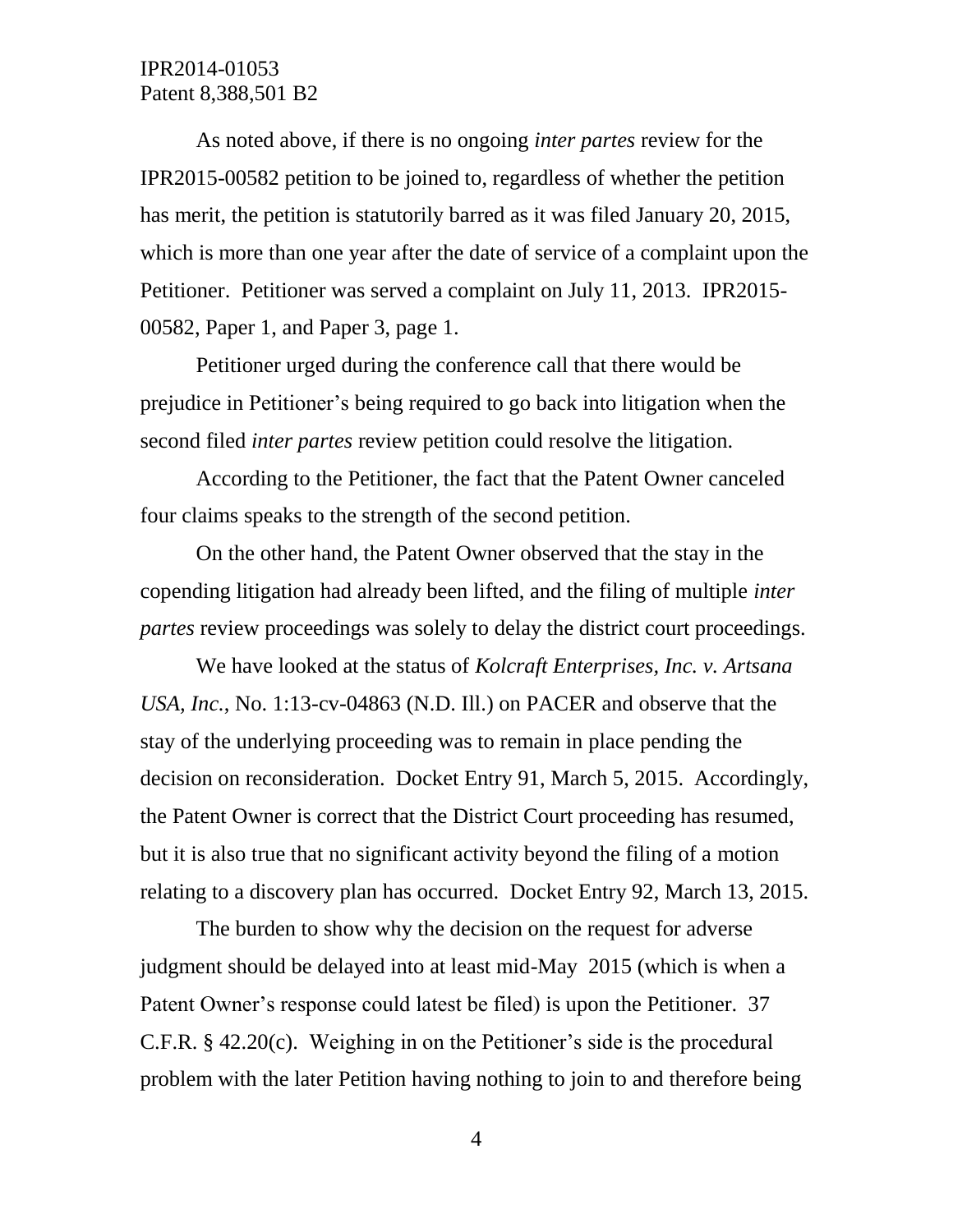### IPR2014-01053 Patent 8,388,501 B2

time barred. We recognize that problem. We also are aware of their being in litigation in District Court again.

On the other hand, the Petitioner already has had one opportunity at an *inter partes* review, and did not succeed by a failure of proof. There is no guarantee that the second petition would succeed on the merits. There also is no guarantee that the District Court would stay the proceeding a second time. The first stay was almost 6 months long - granted September 15, 2014 (Docket Entry 81) and lifted March 6, 2015. The Patent Owner takes the position that these proceedings are filed solely as a delay tactic.

Also weighing against the Petitioner is our instruction to secure the just, speedy, and inexpensive resolution of each proceeding. It is undoubtedly true that this proceeding would be more speedily resolved by granting the request. It is also true that there is a substantial impact on the later filed proceeding. However, Petitioner is not without opportunity to defend in the District Court.

While there are factors supporting both the grant and denial of the request to delay the entry of adverse judgment, it is the opinion of this panel that the Petitioner has not shown that the weight of the factors in this particular case favors the grant of the request to delay the decision on the Request for Adverse Judgment.

#### IV. CONCLUSION

Accordingly, the Request for Adverse Judgment is granted.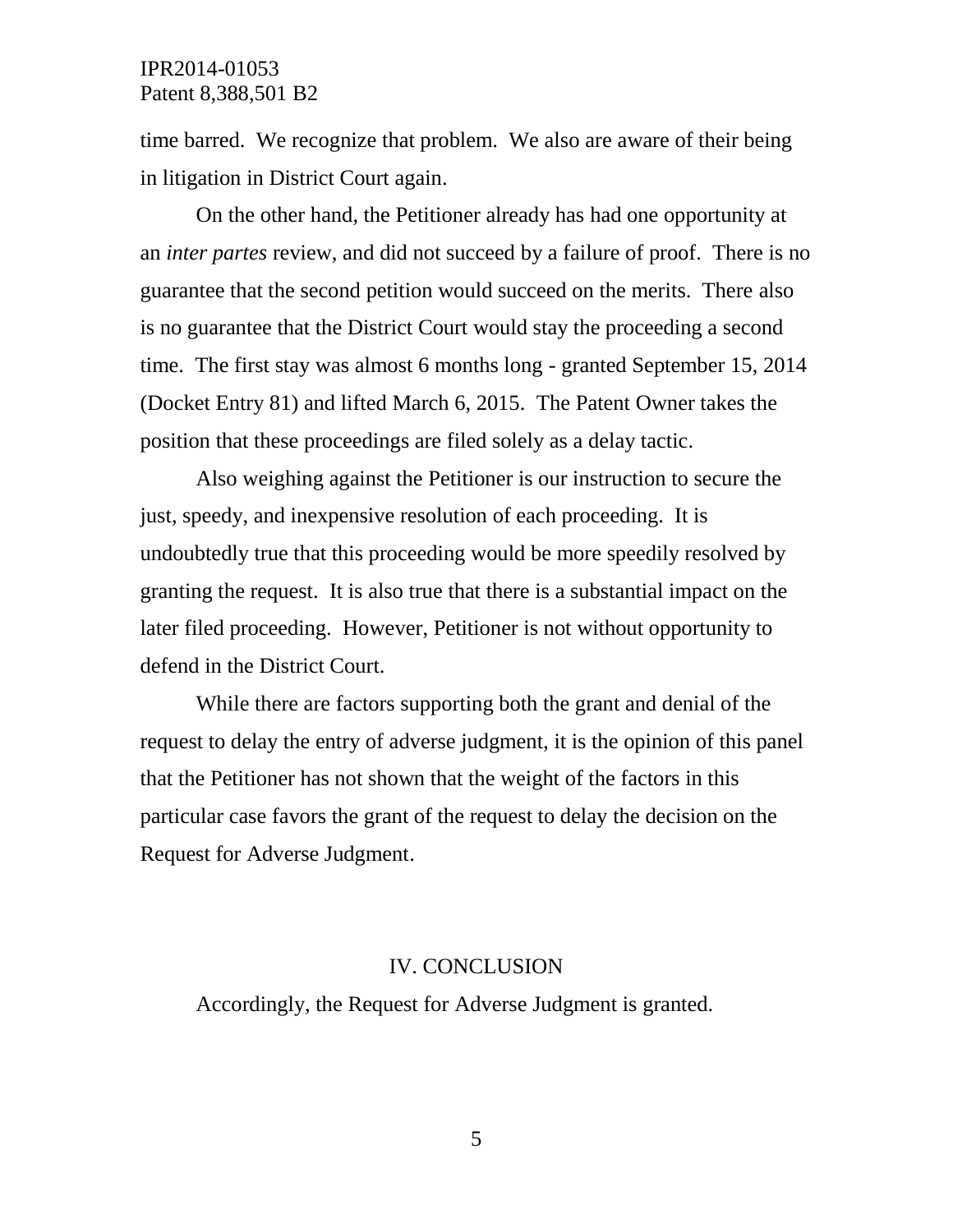# V. ORDER

For the reasons given, it is

ORDERED that Patent Owner's request for adverse judgment under 37 C.F.R. § 42.73(b) with respect to claims 1–5 and 8 of U.S. Patent No. 8,388,501 B2 is GRANTED; and,

ORDERED that, at the request of the Patent Owner, judgment is entered herein against Patent Owner with respect to claims 1–5 and 8 of U.S. Patent No. 8,388,501 B2. Claims 1–5 and 8 of U.S. Patent No. 8,388,501 B2 are not patentable and a certificate canceling them shall issue in due course.